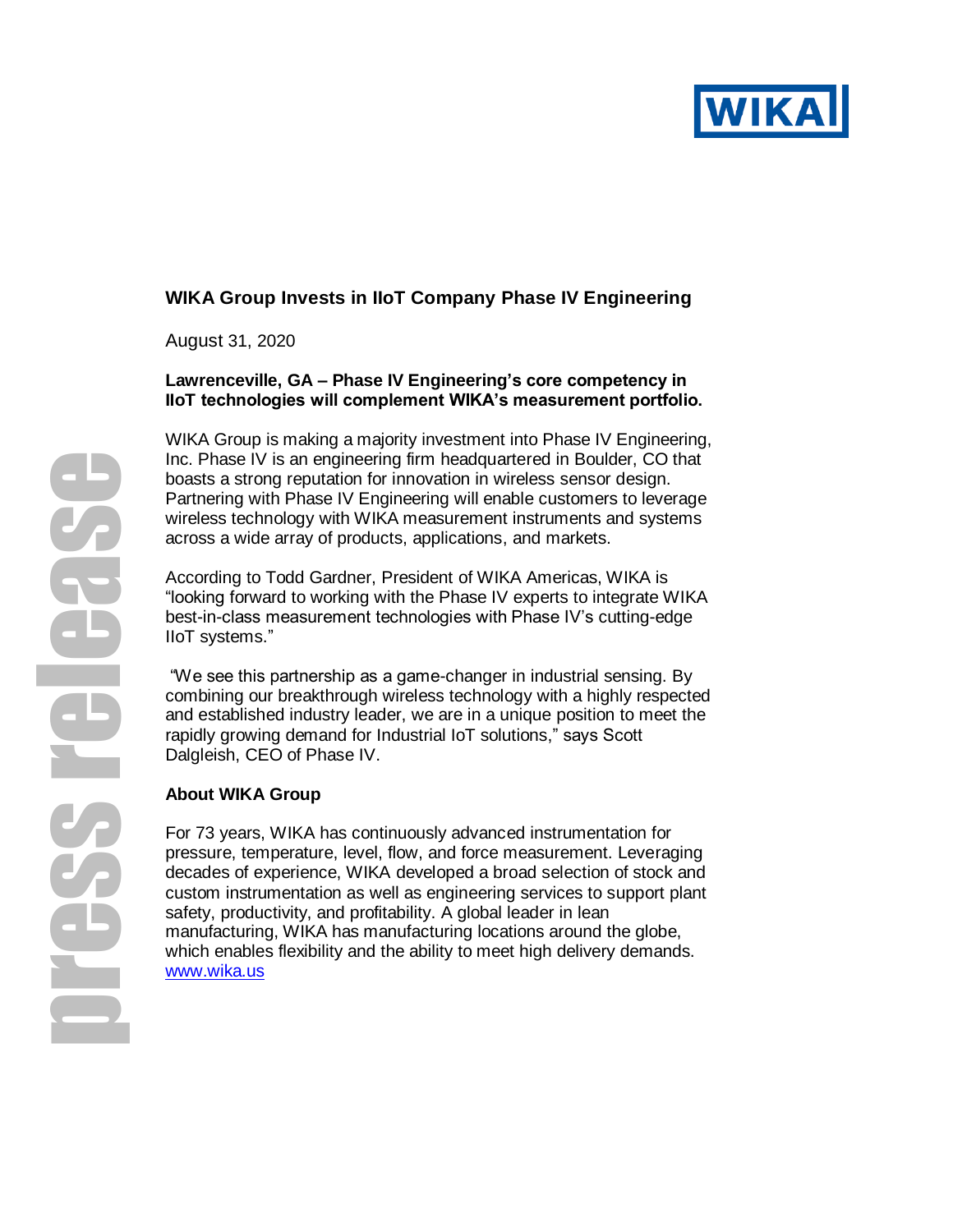

#### **About Phase IV Engineering, Inc.**

Phase IV Engineering, Inc. has been a pioneer in wireless sensing for over 28 years. Their latest Leap Sensors product line leverages the team's expertise with wireless technology and edge computing. It is a complete, adaptable system that meets the demanding needs of industrial clients. Phase IV offers both off-the-shelf and customized systems for specific industrial applications. [www.PhaseIVengr.com](file:///C:/Users/Susan/AppData/Local/Microsoft/Windows/INetCache/Content.Outlook/DW2UPDYC/www.PhaseIVengr.com)

Number of characters: 1,777 Keywords: Phase IV Engineering, WIKA Group

# **Manufacturer**

WIKA Instrument LP 1000 Wiegand Boulevard Lawrenceville, GA 30043, USA Tel: 1-888-945-2872 info@wika.com [www.wika.c](http://www.wika./)om WIKA USA press release 03/2020

# **WIKA company photograph:**